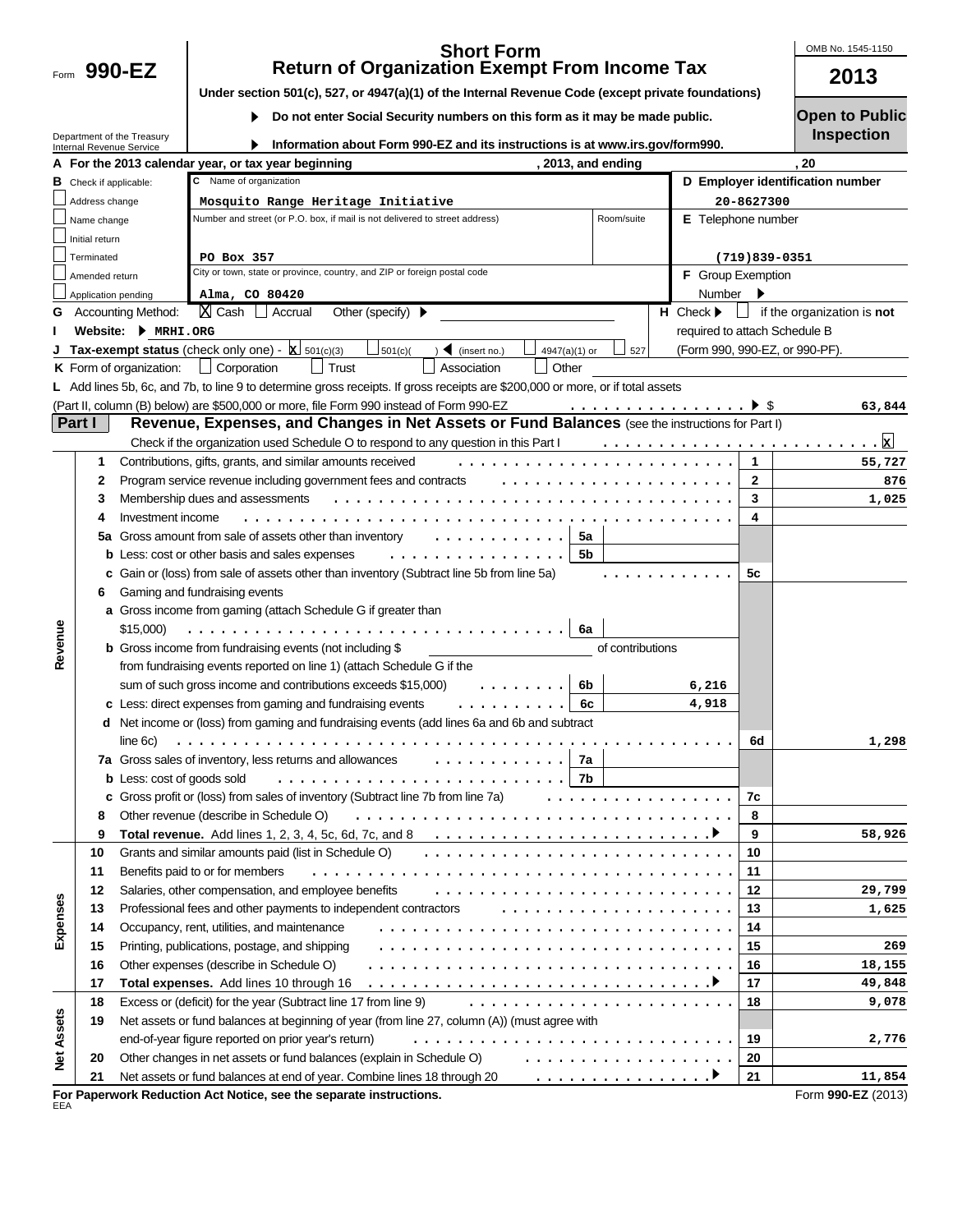|    | Form 990-EZ (2013)<br>Mosquito Range Heritage Initiative                                                                                                                                                             |                                                      |                                                  |                                                                                                                                                         | 20-8627300                                  |          | Page 2                      |
|----|----------------------------------------------------------------------------------------------------------------------------------------------------------------------------------------------------------------------|------------------------------------------------------|--------------------------------------------------|---------------------------------------------------------------------------------------------------------------------------------------------------------|---------------------------------------------|----------|-----------------------------|
|    | Part II<br><b>Balance Sheets</b> (see the instructions for Part II)                                                                                                                                                  |                                                      |                                                  |                                                                                                                                                         |                                             |          |                             |
|    | Check if the organization used Schedule O to respond to any question in this Part II                                                                                                                                 |                                                      |                                                  | .                                                                                                                                                       |                                             |          | lх                          |
|    |                                                                                                                                                                                                                      |                                                      |                                                  | (A) Beginning of year                                                                                                                                   |                                             |          | (B) End of year             |
|    | 22 Cash, savings, and investments                                                                                                                                                                                    |                                                      |                                                  |                                                                                                                                                         | 4,011                                       | 22       | 13,863                      |
|    | 23 Land and buildings                                                                                                                                                                                                |                                                      |                                                  |                                                                                                                                                         | 0                                           | 23       | 0                           |
|    | 24 Other assets (describe in Schedule O)<br>.                                                                                                                                                                        |                                                      |                                                  |                                                                                                                                                         | 0                                           | 24       | 0                           |
|    | 25 Total assets<br>26 Total liabilities (describe in Schedule O)                                                                                                                                                     |                                                      |                                                  |                                                                                                                                                         | 4,011                                       | 25<br>26 | 13,863                      |
|    | 27 Net assets or fund balances (line 27 of column (B) must agree with line 21)                                                                                                                                       |                                                      |                                                  |                                                                                                                                                         | 1,235                                       | 27       | 2,009                       |
|    | Part III<br>Statement of Program Service Accomplishments (see the instructions for Part III)                                                                                                                         |                                                      | .                                                |                                                                                                                                                         | 2,776                                       |          | 11,854<br><b>Expenses</b>   |
|    | Check if the organization used Schedule O to respond to any question in this Part III                                                                                                                                |                                                      |                                                  | .                                                                                                                                                       |                                             |          | (Required for section       |
|    | What is the organization's primary exempt purpose?                                                                                                                                                                   | Conserve Unique Natural & Historic Sites             |                                                  |                                                                                                                                                         |                                             |          | $501(c)(3)$ and $501(c)(4)$ |
|    |                                                                                                                                                                                                                      |                                                      |                                                  |                                                                                                                                                         |                                             |          | organizations and section   |
|    | Describe the organization's program service accomplishments for each of its three largest program services,<br>as measured by expenses. In a clear and concise manner, describe the services provided, the number of |                                                      |                                                  |                                                                                                                                                         |                                             |          | 4947(a)(1) trusts; optional |
|    | persons benefited, and other relevant information for each program title.                                                                                                                                            |                                                      |                                                  |                                                                                                                                                         |                                             |          | for others.)                |
|    | 28 Rare Alpine Plant Project                                                                                                                                                                                         |                                                      |                                                  |                                                                                                                                                         |                                             |          |                             |
|    |                                                                                                                                                                                                                      |                                                      |                                                  |                                                                                                                                                         |                                             |          |                             |
|    |                                                                                                                                                                                                                      |                                                      |                                                  |                                                                                                                                                         |                                             |          |                             |
|    | (Grants \$<br>14,000) If this amount includes foreign grants, check here                                                                                                                                             |                                                      |                                                  | $\begin{array}{cccccccccccccc} \bullet & \bullet & \bullet & \bullet & \bullet & \bullet & \bullet & \bullet & \bullet & \bullet & \bullet \end{array}$ |                                             | 28a      | 32,301                      |
| 29 | Trails & Signage                                                                                                                                                                                                     |                                                      |                                                  |                                                                                                                                                         |                                             |          |                             |
|    |                                                                                                                                                                                                                      |                                                      |                                                  |                                                                                                                                                         |                                             |          |                             |
|    |                                                                                                                                                                                                                      |                                                      |                                                  |                                                                                                                                                         |                                             |          |                             |
|    | (Grants \$<br>16,818) If this amount includes foreign grants, check here                                                                                                                                             |                                                      |                                                  | .                                                                                                                                                       |                                             | 29a      | 7,320                       |
| 30 | Environmental                                                                                                                                                                                                        |                                                      |                                                  |                                                                                                                                                         |                                             |          |                             |
|    |                                                                                                                                                                                                                      |                                                      |                                                  |                                                                                                                                                         |                                             |          |                             |
|    |                                                                                                                                                                                                                      |                                                      |                                                  |                                                                                                                                                         |                                             |          |                             |
|    | (Grants \$<br>8,000<br>31 Other program services (describe in Schedule O)                                                                                                                                            | If this amount includes foreign grants, check here   |                                                  | .                                                                                                                                                       |                                             | 30a      | 2,764                       |
|    | (Grants \$                                                                                                                                                                                                           | ) If this amount includes foreign grants, check here |                                                  |                                                                                                                                                         |                                             | 31a      |                             |
|    |                                                                                                                                                                                                                      |                                                      |                                                  |                                                                                                                                                         |                                             | 32       | 42,385                      |
|    | Part IV<br>List of Officers, Directors, Trustees, and Key Employees (list each one even if not compensated (see the instructions for Part IV)                                                                        |                                                      |                                                  |                                                                                                                                                         |                                             |          |                             |
|    | Check if the organization used Schedule O to respond to any question in this Part IV                                                                                                                                 |                                                      |                                                  | .                                                                                                                                                       |                                             |          |                             |
|    |                                                                                                                                                                                                                      |                                                      | (c) Reportable                                   |                                                                                                                                                         | (d) Health benefits,                        |          |                             |
|    | (a) Name and title                                                                                                                                                                                                   | (b) Average<br>hours per week                        | compensation                                     | contributions to employee                                                                                                                               |                                             |          | (e) Estimated amount of     |
|    |                                                                                                                                                                                                                      | devoted to position                                  | (Form W-2/1099-MISC)<br>(if not paid, enter -0-) |                                                                                                                                                         | benefit plans, and<br>deferred compensation |          | other compensation          |
|    | Ginni Greer                                                                                                                                                                                                          |                                                      | STMA01                                           |                                                                                                                                                         |                                             |          |                             |
|    | President                                                                                                                                                                                                            |                                                      |                                                  |                                                                                                                                                         |                                             |          |                             |
|    | Shelia Skaggs                                                                                                                                                                                                        |                                                      |                                                  |                                                                                                                                                         |                                             |          |                             |
|    | Vice President                                                                                                                                                                                                       | 5                                                    |                                                  | 01                                                                                                                                                      |                                             |          |                             |
|    | Kirsten Springer                                                                                                                                                                                                     |                                                      |                                                  |                                                                                                                                                         |                                             |          |                             |
|    | Secretary                                                                                                                                                                                                            |                                                      |                                                  |                                                                                                                                                         |                                             |          |                             |
|    |                                                                                                                                                                                                                      | 6                                                    |                                                  | 0                                                                                                                                                       |                                             | 0        | 0                           |
|    |                                                                                                                                                                                                                      |                                                      |                                                  |                                                                                                                                                         |                                             |          |                             |
|    |                                                                                                                                                                                                                      |                                                      |                                                  |                                                                                                                                                         |                                             |          |                             |
|    |                                                                                                                                                                                                                      |                                                      |                                                  |                                                                                                                                                         |                                             |          |                             |
|    |                                                                                                                                                                                                                      |                                                      |                                                  |                                                                                                                                                         |                                             |          |                             |
|    |                                                                                                                                                                                                                      |                                                      |                                                  |                                                                                                                                                         |                                             |          |                             |
|    |                                                                                                                                                                                                                      |                                                      |                                                  |                                                                                                                                                         |                                             |          |                             |
|    |                                                                                                                                                                                                                      |                                                      |                                                  |                                                                                                                                                         |                                             |          |                             |
|    |                                                                                                                                                                                                                      |                                                      |                                                  |                                                                                                                                                         |                                             |          |                             |
|    |                                                                                                                                                                                                                      |                                                      |                                                  |                                                                                                                                                         |                                             |          |                             |
|    |                                                                                                                                                                                                                      |                                                      |                                                  |                                                                                                                                                         |                                             |          |                             |
|    |                                                                                                                                                                                                                      |                                                      |                                                  |                                                                                                                                                         |                                             |          |                             |
|    |                                                                                                                                                                                                                      |                                                      |                                                  |                                                                                                                                                         |                                             |          |                             |
|    |                                                                                                                                                                                                                      |                                                      |                                                  |                                                                                                                                                         |                                             |          |                             |
|    |                                                                                                                                                                                                                      |                                                      |                                                  |                                                                                                                                                         |                                             |          |                             |
|    |                                                                                                                                                                                                                      |                                                      |                                                  |                                                                                                                                                         |                                             |          |                             |
|    |                                                                                                                                                                                                                      |                                                      |                                                  |                                                                                                                                                         |                                             |          |                             |
|    |                                                                                                                                                                                                                      |                                                      |                                                  |                                                                                                                                                         |                                             |          |                             |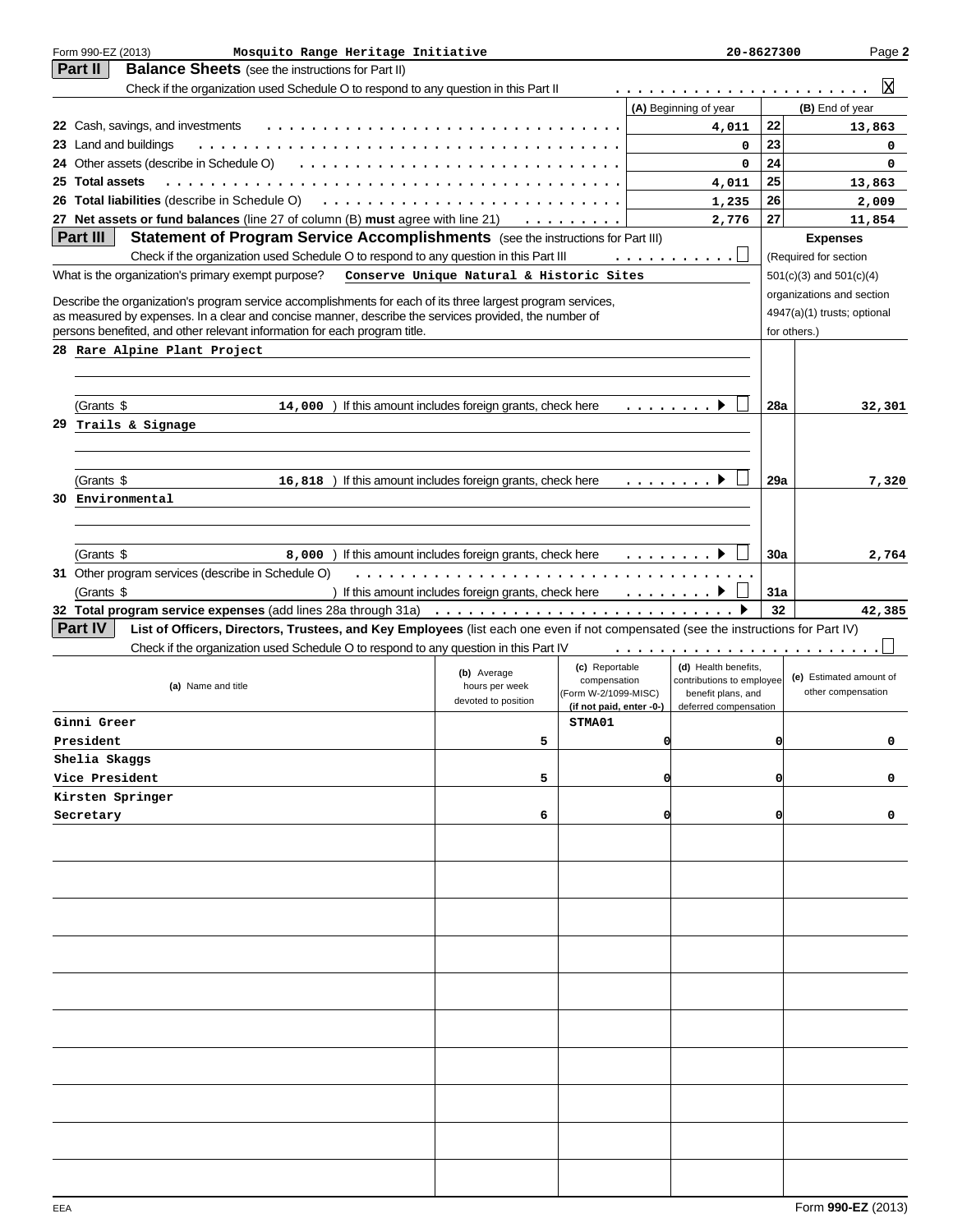|    | Mosquito Range Heritage Initiative<br>Form 990-EZ (2013)<br>20-8627300                                                                           |                 |     | Page 3 |
|----|--------------------------------------------------------------------------------------------------------------------------------------------------|-----------------|-----|--------|
|    | Part V<br>Other Information (Note the Schedule A and personal benefit contract statement requirements in the                                     |                 |     |        |
|    | instructions for Part V) Check if the organization used Schedule O to respond to any question in this Part V                                     |                 |     |        |
|    |                                                                                                                                                  |                 | Yes | No     |
| 33 | Did the organization engage in any significant activity not previously reported to the IRS? If "Yes," provide a                                  |                 |     |        |
|    | detailed description of each activity in Schedule O                                                                                              | 33              |     | Χ      |
| 34 | Were any significant changes made to the organizing or governing documents? If "Yes," attach a conformed                                         |                 |     |        |
|    | copy of the amended documents if they reflect a change to the organization's name. Otherwise, explain the                                        |                 |     |        |
|    | change on Schedule O (see instructions)                                                                                                          | 34              |     | Χ      |
|    | 35 a Did the organization have unrelated business gross income of \$1,000 or more during the year from business                                  |                 |     |        |
|    | activities (such as those reported on lines 2, 6a, and 7a, among others)?                                                                        | 35a             |     | Χ      |
|    | <b>b</b> If "Yes," to line 35a, has the organization filed a Form 990-T for the year? If "No," provide an explanation in Schedule O              | 35 <sub>b</sub> |     |        |
|    | c Was the organization a section $501(c)(4)$ , $501(c)(5)$ , or $501(c)(6)$ organization subject to section 6033(e) notice,                      |                 |     |        |
|    | reporting, and proxy tax requirements during the year? If "Yes," complete Schedule C, Part III                                                   | 35c             |     | Χ      |
| 36 | Did the organization undergo a liquidation, dissolution, termination, or significant disposition of net assets                                   |                 |     |        |
|    | during the year? If "Yes," complete applicable parts of Schedule N                                                                               | 36              |     | Χ      |
|    | 37a<br>$\ldots$<br>37 a Enter amount of political expenditures, direct or indirect, as described in the instructions                             |                 |     |        |
|    | <b>b</b> Did the organization file Form 1120-POL for this year?                                                                                  | 37b             |     | Χ      |
|    | 38 a Did the organization borrow from, or make any loans to, any officer, director, trustee, or key employee or were                             |                 |     |        |
|    | any such loans made in a prior year and still outstanding at the end of the tax year covered by this return?                                     | 38a             |     | Χ      |
|    | 38b<br><b>b</b> If "Yes," complete Schedule L, Part II and enter the total amount involved<br>.                                                  |                 |     |        |
| 39 | Section 501(c)(7) organizations. Enter:                                                                                                          |                 |     |        |
|    | 39a<br>a Initiation fees and capital contributions included on line 9<br>.                                                                       |                 |     |        |
|    | 39b<br><b>b</b> Gross receipts, included on line 9, for public use of club facilities<br>.                                                       |                 |     |        |
|    | 40 a Section 501(c)(3) organizations. Enter amount of tax imposed on the organization during the year under:                                     |                 |     |        |
|    | ; section 4912 $\blacktriangleright$<br>section 4911 ▶<br>; section 4955 ▶                                                                       |                 |     |        |
|    | <b>b</b> Section $501(c)(3)$ and $501(c)(4)$ organizations. Did the organization engage in any section 4958 excess benefit                       |                 |     |        |
|    | transaction during the year, or did it engage in an excess benefit transaction in a prior year that has not been                                 |                 |     | х      |
|    | reported on any of its prior Forms 990 or 990-EZ? If "Yes," complete Schedule L, Part I                                                          | 40b             |     |        |
|    | c Section 501(c)(3) and 501(c)(4) organizations. Enter amount of tax imposed on                                                                  |                 |     |        |
|    | organization managers or disqualified persons during the year under sections 4912,                                                               |                 |     |        |
|    | 4955, and 4958                                                                                                                                   |                 |     |        |
|    | d Section $501(c)(3)$ and $501(c)(4)$ organizations. Enter amount of tax on line 40c                                                             |                 |     |        |
|    | reimbursed by the organization<br>e All organizations. At any time during the tax year, was the organization a party to a prohibited tax shelter |                 |     |        |
|    | transaction? If "Yes," complete Form 8886-T                                                                                                      | 40e             |     | Χ      |
| 41 | List the states with which a copy of this return is filed                                                                                        |                 |     |        |
|    | Telephone no.<br>42 a The organization's books are in care of $\quadblacktriangleright$ Kirsten Springer<br>719-839-0351                         |                 |     |        |
|    | $ZIP + 4$<br>Located at $\triangleright$ PO Box 357, Alma, CO<br>80420                                                                           |                 |     |        |
|    | <b>b</b> At any time during the calendar year, did the organization have an interest in or a signature or other authority over                   |                 | Yes | No     |
|    | a financial account in a foreign country (such as a bank account, securities account, or other financial account)?                               | 42b             |     | X      |
|    | If "Yes," enter the name of the foreign country:                                                                                                 |                 |     |        |
|    | See the instructions for exceptions and filing requirements for Form TD F 90-22.1, Report of Foreign Bank                                        |                 |     |        |
|    | and Financial Accounts.                                                                                                                          |                 |     |        |
|    | c At any time during the calendar year, did the organization maintain an office outside the U.S.?<br>.                                           | 42c             |     | Χ      |
|    | If "Yes," enter the name of the foreign country:                                                                                                 |                 |     |        |
| 43 | Section 4947(a)(1) nonexempt charitable trusts filing Form 990-EZ in lieu of Form 1041-Check here                                                |                 |     |        |
|    | 43<br>and enter the amount of tax-exempt interest received or accrued during the tax year<br>.                                                   |                 |     |        |
|    |                                                                                                                                                  |                 | Yes | No     |
|    | 44 a Did the organization maintain any donor advised funds during the year? If "Yes," Form 990 must be                                           |                 |     |        |
|    | completed instead of Form 990-EZ                                                                                                                 | 44a             |     | Χ      |
|    | <b>b</b> Did the organization operate one or more hospital facilities during the year? If "Yes," Form 990 must be                                |                 |     |        |
|    | completed instead of Form 990-EZ                                                                                                                 | 44b             |     | Χ      |
|    | c Did the organization receive any payments for indoor tanning services during the year?<br>.                                                    | 44c             |     | X      |
|    | d If "Yes," to line 44c, has the organization filed a Form 720 to report these payments? If "No," provide an                                     |                 |     |        |
|    | explanation in Schedule O                                                                                                                        | 44d             |     |        |
|    | 45 a Did the organization have a controlled entity within the meaning of section 512(b)(13)?<br>.                                                | 45a             |     | Χ      |
|    | 45 b Did the organization receive any payment from or engage in any transaction with a controlled entity within the                              |                 |     |        |
|    | meaning of section 512(b)(13)? If "Yes," Form 990 and Schedule R may need to be completed instead of                                             |                 |     |        |
|    | Form 990-EZ (see instructions)                                                                                                                   | 45b             |     | Χ      |

Form **990-EZ** (2013)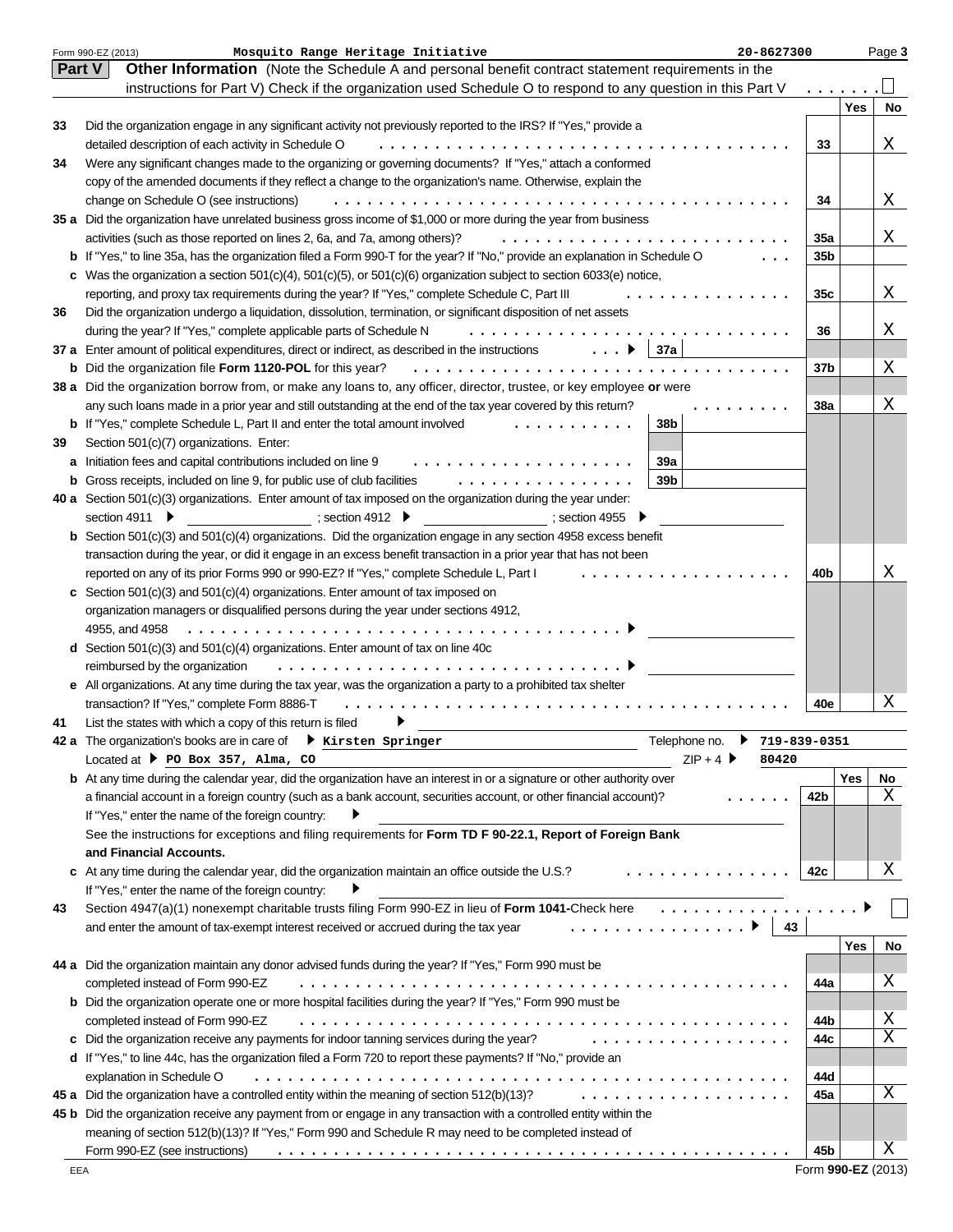|             | Form 990-EZ (2013)                                                                                            |                                                                                                                                                                            | Mosquito Range Heritage Initiative |  |                       |           |                                                          | 20-8627300       |           |                                               | Page 4             |
|-------------|---------------------------------------------------------------------------------------------------------------|----------------------------------------------------------------------------------------------------------------------------------------------------------------------------|------------------------------------|--|-----------------------|-----------|----------------------------------------------------------|------------------|-----------|-----------------------------------------------|--------------------|
|             |                                                                                                               |                                                                                                                                                                            |                                    |  |                       |           |                                                          |                  |           | Yes                                           | No                 |
| 46          |                                                                                                               | Did the organization engage, directly or indirectly, in political campaign activities on behalf of or in opposition                                                        |                                    |  |                       |           |                                                          |                  |           |                                               |                    |
|             | <b>Part VI</b>                                                                                                | to candidates for public office? If "Yes," complete Schedule C, Part I                                                                                                     |                                    |  |                       |           |                                                          |                  | 46        |                                               | Χ                  |
|             |                                                                                                               | Section 501(c)(3) organizations only<br>All section 501(c)(3) organizations must answer questions 47-49b and 52, and complete the tables for lines                         |                                    |  |                       |           |                                                          |                  |           |                                               |                    |
|             |                                                                                                               | 50 and 51.                                                                                                                                                                 |                                    |  |                       |           |                                                          |                  |           |                                               |                    |
|             |                                                                                                               | Check if the organization used Schedule O to respond to any question in this Part VI                                                                                       |                                    |  |                       |           |                                                          |                  |           |                                               |                    |
|             |                                                                                                               |                                                                                                                                                                            |                                    |  |                       |           |                                                          |                  |           | Yes                                           | No                 |
| 47          | Did the organization engage in lobbying activities or have a section 501(h) election in effect during the tax |                                                                                                                                                                            |                                    |  |                       |           |                                                          |                  |           |                                               |                    |
|             |                                                                                                               | year? If "Yes," complete Schedule C, Part II                                                                                                                               |                                    |  |                       |           |                                                          |                  | 47        |                                               |                    |
| 48          |                                                                                                               | Is the organization a school as described in section $170(b)(1)(A)(ii)?$ If "Yes," complete Schedule E                                                                     |                                    |  |                       |           |                                                          |                  | 48        |                                               | Χ                  |
| 49a         |                                                                                                               | Did the organization make any transfers to an exempt non-charitable related organization?                                                                                  |                                    |  |                       |           |                                                          |                  | 49a       |                                               |                    |
| b           |                                                                                                               | If "Yes," was the related organization a section 527 organization?                                                                                                         |                                    |  |                       |           |                                                          |                  | 49b       |                                               |                    |
| 50          |                                                                                                               | Complete this table for the organization's five highest compensated employees (other than officers, directors, trustees and key                                            |                                    |  |                       |           |                                                          |                  |           |                                               |                    |
|             |                                                                                                               | employees) who each received more than \$100,000 of compensation from the organization. If there is none, enter "None."                                                    |                                    |  |                       |           |                                                          |                  |           |                                               |                    |
|             |                                                                                                               |                                                                                                                                                                            |                                    |  | (c) Reportable        |           | (d) Health benefits.                                     |                  |           |                                               |                    |
|             |                                                                                                               | (a) Name and title of each employee                                                                                                                                        | (b) Average<br>hours per week      |  | compensation          |           | contributions to employee<br>benefit plans, and deferred |                  |           | (e) Estimated amount of<br>other compensation |                    |
|             |                                                                                                               |                                                                                                                                                                            | devoted to position                |  | (Forms W-2/1099-MISC) |           | compensation                                             |                  |           |                                               |                    |
|             |                                                                                                               |                                                                                                                                                                            |                                    |  |                       |           |                                                          |                  |           |                                               |                    |
| NONE        |                                                                                                               |                                                                                                                                                                            |                                    |  |                       |           |                                                          |                  |           |                                               |                    |
|             |                                                                                                               |                                                                                                                                                                            |                                    |  |                       |           |                                                          |                  |           |                                               |                    |
|             |                                                                                                               |                                                                                                                                                                            |                                    |  |                       |           |                                                          |                  |           |                                               |                    |
|             |                                                                                                               |                                                                                                                                                                            |                                    |  |                       |           |                                                          |                  |           |                                               |                    |
|             |                                                                                                               |                                                                                                                                                                            |                                    |  |                       |           |                                                          |                  |           |                                               |                    |
|             |                                                                                                               |                                                                                                                                                                            |                                    |  |                       |           |                                                          |                  |           |                                               |                    |
|             |                                                                                                               |                                                                                                                                                                            |                                    |  |                       |           |                                                          |                  |           |                                               |                    |
|             |                                                                                                               |                                                                                                                                                                            |                                    |  |                       |           |                                                          |                  |           |                                               |                    |
|             |                                                                                                               |                                                                                                                                                                            |                                    |  |                       |           |                                                          |                  |           |                                               |                    |
| f           |                                                                                                               | Total number of other employees paid over \$100,000                                                                                                                        | . 1                                |  |                       |           |                                                          |                  |           |                                               |                    |
| 51          |                                                                                                               | Complete this table for the organization's five highest compensated independent contractors who each received more than                                                    |                                    |  |                       |           |                                                          |                  |           |                                               |                    |
|             |                                                                                                               | \$100,000 of compensation from the organization. If there is none, enter "None."                                                                                           |                                    |  |                       |           |                                                          |                  |           |                                               |                    |
|             |                                                                                                               | (a) Name and business address of each independent contractor                                                                                                               |                                    |  | (b) Type of service   |           |                                                          | (c) Compensation |           |                                               |                    |
|             |                                                                                                               |                                                                                                                                                                            |                                    |  |                       |           |                                                          |                  |           |                                               |                    |
| <b>NONE</b> |                                                                                                               |                                                                                                                                                                            |                                    |  |                       |           |                                                          |                  |           |                                               |                    |
|             |                                                                                                               |                                                                                                                                                                            |                                    |  |                       |           |                                                          |                  |           |                                               |                    |
|             |                                                                                                               |                                                                                                                                                                            |                                    |  |                       |           |                                                          |                  |           |                                               |                    |
|             |                                                                                                               |                                                                                                                                                                            |                                    |  |                       |           |                                                          |                  |           |                                               |                    |
|             |                                                                                                               |                                                                                                                                                                            |                                    |  |                       |           |                                                          |                  |           |                                               |                    |
|             |                                                                                                               |                                                                                                                                                                            |                                    |  |                       |           |                                                          |                  |           |                                               |                    |
|             |                                                                                                               |                                                                                                                                                                            |                                    |  |                       |           |                                                          |                  |           |                                               |                    |
|             |                                                                                                               |                                                                                                                                                                            |                                    |  |                       |           |                                                          |                  |           |                                               |                    |
|             |                                                                                                               |                                                                                                                                                                            |                                    |  |                       |           |                                                          |                  |           |                                               |                    |
| d           |                                                                                                               | Total number of other independent contractors each receiving over \$100,000                                                                                                |                                    |  |                       |           |                                                          |                  |           |                                               |                    |
| 52          |                                                                                                               | Did the organization complete Schedule A? Note: All section $501(c)(3)$ organizations and $4947(a)(1)$                                                                     |                                    |  |                       |           |                                                          |                  |           |                                               |                    |
|             |                                                                                                               | nonexempt charitable trusts must attach a completed Schedule A                                                                                                             |                                    |  | .                     |           |                                                          | X                | Yes       |                                               | No                 |
|             |                                                                                                               | Under penalties of perjury, I declare that I have examined this return, including accompanying schedules and statements, and to the best of my knowledge and belief, it is |                                    |  |                       |           |                                                          |                  |           |                                               |                    |
|             |                                                                                                               | true, correct, and complete. Declaration of preparer (other than officer) is based on all information of which preparer has any knowledge.                                 |                                    |  |                       |           |                                                          |                  |           |                                               |                    |
|             |                                                                                                               | Ginni Greer                                                                                                                                                                |                                    |  |                       |           |                                                          |                  |           |                                               |                    |
| Sign        |                                                                                                               | Signature of officer                                                                                                                                                       |                                    |  |                       | Date      |                                                          |                  |           |                                               |                    |
| Here        |                                                                                                               | Ginni Greer, President                                                                                                                                                     |                                    |  |                       |           |                                                          |                  |           |                                               |                    |
|             |                                                                                                               | Type or print name and title                                                                                                                                               |                                    |  |                       |           |                                                          |                  |           |                                               |                    |
|             |                                                                                                               | Print/Type preparer's name                                                                                                                                                 | Preparer's signature               |  | Date                  |           | if<br>Check                                              | PTIN             |           |                                               |                    |
| Paid        |                                                                                                               | Jill E Fishinger CPA                                                                                                                                                       | Jill E Fishinger CPA               |  | 08-20-2014            |           | self-employed                                            |                  | P00230671 |                                               |                    |
|             | Preparer                                                                                                      | Jill E Fishinger CPA PC<br>Firm's name                                                                                                                                     |                                    |  |                       |           | Firm's EIN ▶                                             |                  |           |                                               |                    |
|             | <b>Use Only</b>                                                                                               | PO Box 1120<br>Firm's address                                                                                                                                              |                                    |  |                       |           |                                                          |                  |           |                                               |                    |
|             |                                                                                                               | Alma CO 80420                                                                                                                                                              |                                    |  |                       | Phone no. |                                                          | 719-836-1608     |           |                                               |                    |
|             |                                                                                                               | May the IRS discuss this return with the preparer shown above? See instructions                                                                                            |                                    |  |                       |           |                                                          |                  | Yes       | IХ                                            | No                 |
| EEA         |                                                                                                               |                                                                                                                                                                            |                                    |  |                       |           |                                                          |                  |           |                                               | Form 990-EZ (2013) |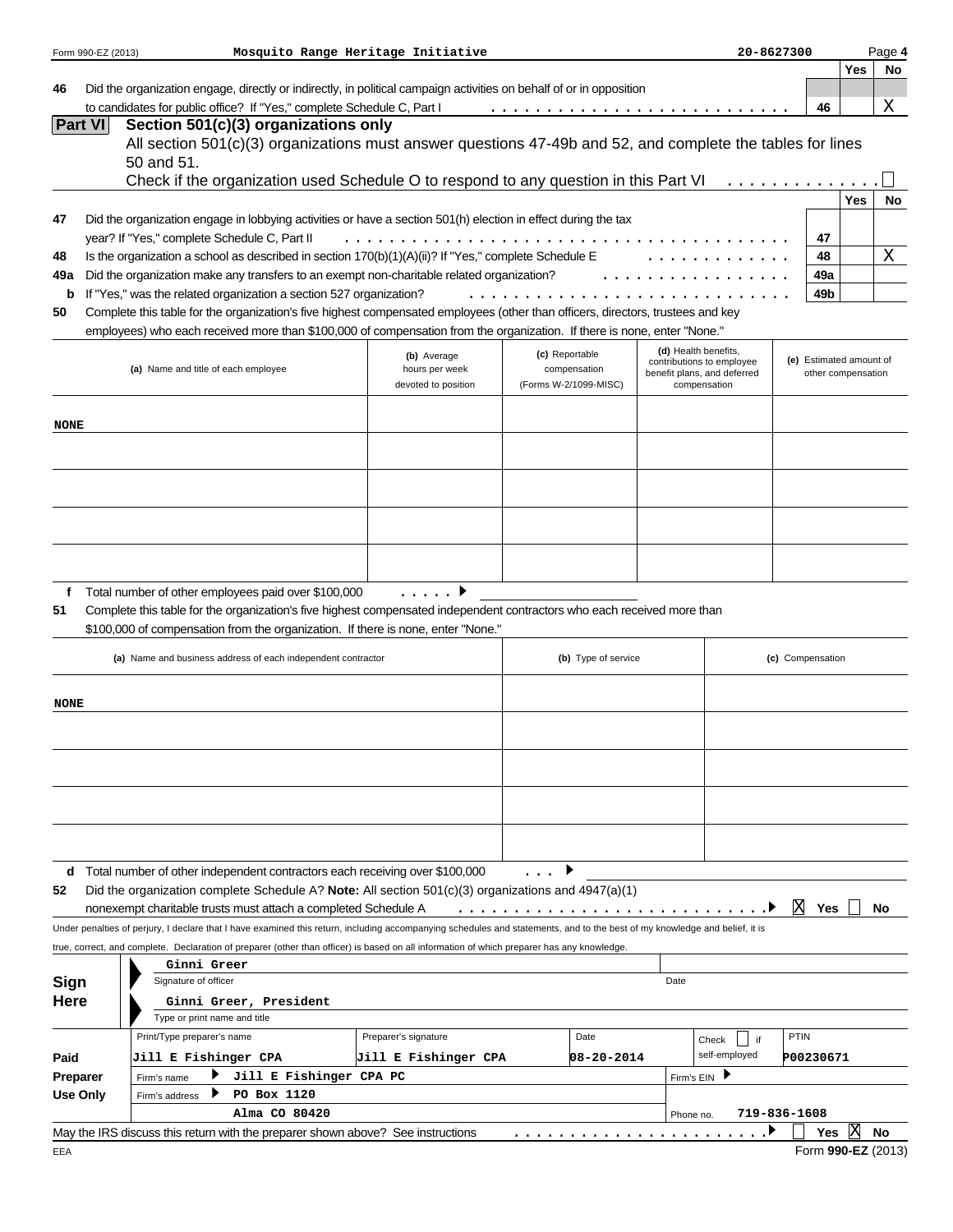# **SCHEDULE A Public Charity Status and Public Support**

**(Form 990 or 990-EZ) Complete if the organization is a section 501(c)(3) organization or a section 4947(a)(1) nonexempt charitable trust.**

▶ Attach to Form 990 or Form 990-EZ. **Depiate to Public** Open to Public Department of the Treasury **Inspection Information about Schedule A (Form 990 or 990-EZ) and its instructions is at www.irs.gov/form990.** Internal Revenue Service **Name of the organization Employer identification number Mosquito Range Heritage Initiative 20-8627300 Part I Reason for Public Charity Status** (All organizations must complete this part.) See instructions. The organization is not a private foundation because it is: (For lines 1 through 11, check only one box.) **1** A church, convention of churches, or association of churches described in **section 170(b)(1)(A)(i). 2** A school described in **section 170(b)(1)(A)(ii).** (Attach Schedule E.) **3** A hospital or a cooperative hospital service organization described in **section 170(b)(1)(A)(iii).**  $\Box$ A medical research organization operated in conjunction with a hospital described in **section 170(b)(1)(A)(iii).** Enter the **4** hospital's name, city, and state:  $\Box$ **5** An organization operated for the benefit of a college or university owned or operated by a governmental unit described in **section 170(b)(1)(A)(iv).** (Complete Part II.) **6** A federal, state, or local government or governmental unit described in **section 170(b)(1)(A)(v).** X**7** An organization that normally receives a substantial part of its support from a governmental unit or from the general public described in **section 170(b)(1)(A)(vi).** (Complete Part II.) **8** A community trust described in **section 170(b)(1)(A)(vi).** (Complete Part II.) **9** An organization that normally receives: (1) more than 33 1/3% of its support from contributions, membership fees, and gross receipts from activities related to its exempt functions - subject to certain exceptions, and (2) no more than 33 1/3% of its support from gross investment income and unrelated business taxable income (less section 511 tax) from businesses acquired by the organization after June 30, 1975. See **section 509(a)(2).** (Complete Part III.) An organization organized and operated exclusively to test for public safety. See **section 509(a)(4). 10 11**  $\perp$ An organization organized and operated exclusively for the benefit of, to perform the functions of, or to carry out the purposes of one or more publicly supported organizations described in section 509(a)(1) or section 509(a)(2). See **section 509(a)(3).** Check the box that describes the type of supporting organization and complete lines 11e through 11h. **a**  $\bigsqcup$  Type I **b**  $\bigsqcup$  Type II **c**  $\bigsqcup$  Type III-Functionally integrated **d**  $\bigsqcup$  Type III-Non-funtionally integrated  $\perp$ By checking this box, I certify that the organization is not controlled directly or indirectly by one or more disqualified persons **e** other than foundation managers and other than one or more publicly supported organizations described in section 509(a)(1) or section 509(a)(2). **f** If the organization received a written determination from the IRS that it is a Type I, Type II, or Type III supporting organization, check this box ....................................................... Since August 17, 2006, has the organization accepted any gift or contribution from any of the **g** following persons? **(i)** A person who directly or indirectly controls, either alone or together with persons described in (ii) and **Yes No** (iii) below, the governing body of the supported organization? **11g(i)** .......................... ................................ **(ii)** A family member of a person described in (i) above? **11g(ii)** .......................... **(iii)** A 35% controlled entity of a person described in (i) or (ii) above? **11g(iii)** Provide the following information about the supported organization(s). **h (i)** Name of supported **(ii)** EIN **(iii)** Type of organization **(iv)** Is the organization **(v)** Did you notify **(vi)** Is the **(vii)** Amount of monetary organization **(iii)** Consequent and the organization in col. **(iii)** in col. **(i)** listed in your the organization in col. **(i)** organization in col. support governing document? col. **(i)** or your **(i)** organized in the above or IRC section governing document? col. **(i)** of your **(i)** organized in the support? (as instructions)  $(see$  instructions)) **Yes No Yes No Yes No (A) (B) (C) (D) (E)**

**For Paperwork Reduction Act Notice, see the Instructions for Form 990 or 990-EZ.**

**Schedule A (Form 990 or 990-EZ) 2013**

**2013**

OMB No. 1545-0047

**Total**

EEA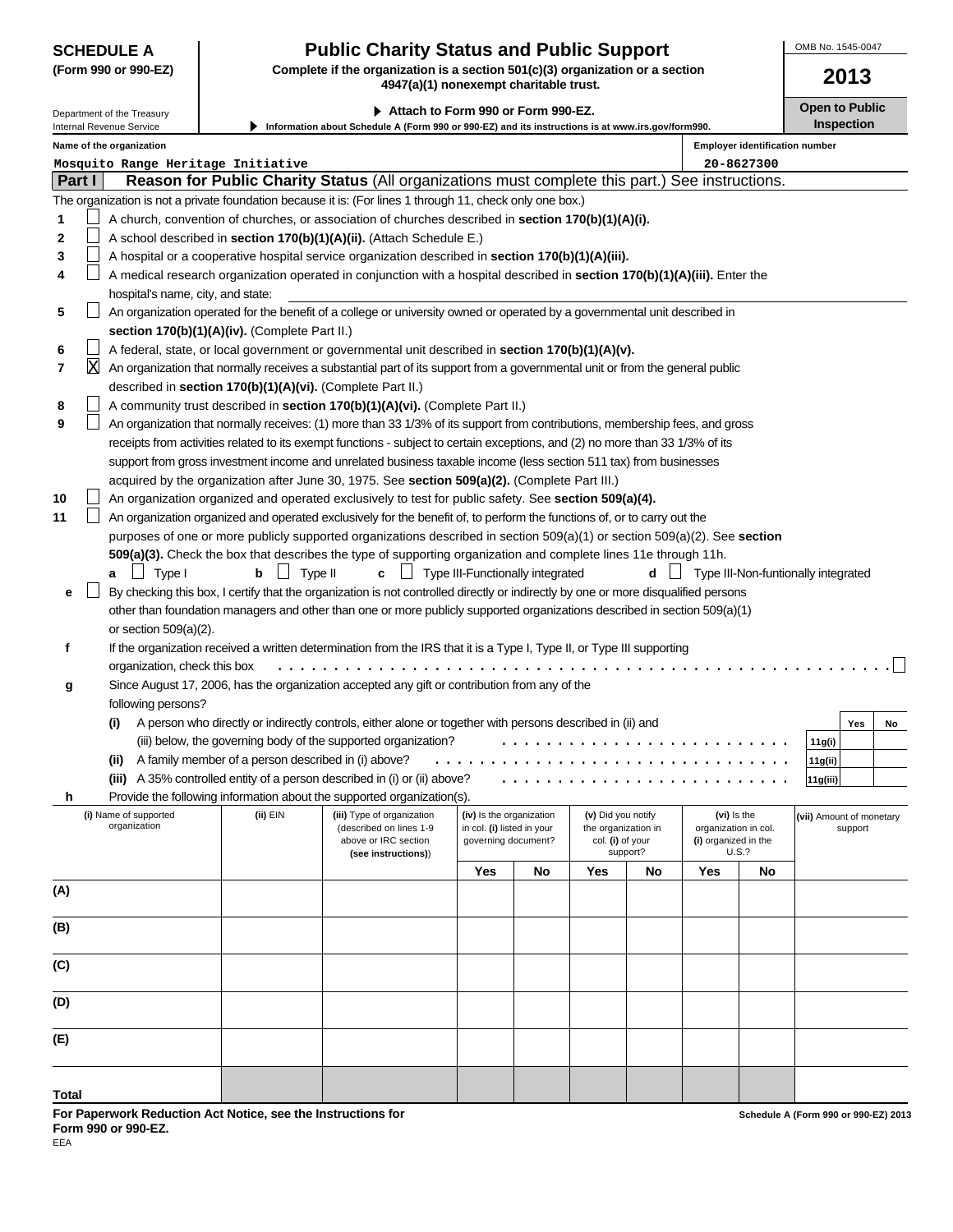|              | Schedule A (Form 990 or 990-EZ) 2013                                                                                                    |          | Mosquito Range Heritage Initiative |            |            | 20-8627300                           | Page 2      |
|--------------|-----------------------------------------------------------------------------------------------------------------------------------------|----------|------------------------------------|------------|------------|--------------------------------------|-------------|
|              | Support Schedule for Organizations Described in Sections 170(b)(1)(A)(iv) and 170(b)(1)(A)(vi)<br>Part II                               |          |                                    |            |            |                                      |             |
|              | (Complete only if you checked the box on line 5, 7, or 8 of Part I or if the organization failed to qualify under                       |          |                                    |            |            |                                      |             |
|              | Part III. If the organization fails to qualify under the tests listed below, please complete Part III.)                                 |          |                                    |            |            |                                      |             |
|              | <b>Section A. Public Support</b>                                                                                                        |          |                                    |            |            |                                      |             |
|              | Calendar year (or fiscal year beginning in) ▶                                                                                           | (a) 2009 | (b) 2010                           | $(c)$ 2011 | $(d)$ 2012 | (e) $2013$                           | (f) Total   |
| 1            | Gifts, grants, contributions, and                                                                                                       |          |                                    |            |            |                                      |             |
|              | membership fees received. (Do not                                                                                                       |          |                                    |            |            |                                      |             |
|              | include any "unusual grants.")                                                                                                          |          |                                    |            | 54,977     | 56,752                               | 111,729     |
|              | Tax revenues levied for the                                                                                                             |          |                                    |            |            |                                      |             |
| $\mathbf{2}$ | organization's benefit and either paid<br>to or expended on its behalf                                                                  |          |                                    |            |            |                                      |             |
| 3            | The value of services or facilities<br>furnished by a governmental unit to the<br>organization without charge<br>.                      |          |                                    |            |            |                                      |             |
| 4            | Total. Add lines 1 through 3                                                                                                            |          |                                    |            | 54,977     | 56,752                               | 111,729     |
| 5            | The portion of total contributions by                                                                                                   |          |                                    |            |            |                                      |             |
|              | each person (other than a                                                                                                               |          |                                    |            |            |                                      |             |
|              | governmental unit or publicly                                                                                                           |          |                                    |            |            |                                      |             |
|              | supported organization) included on                                                                                                     |          |                                    |            |            |                                      |             |
|              | line 1 that exceeds 2% of the amount                                                                                                    |          |                                    |            |            |                                      |             |
|              | shown on line 11, column (f)                                                                                                            |          |                                    |            |            |                                      | 61,760      |
| 6            | Public support. Subtract line 5 from line 4                                                                                             |          |                                    |            |            |                                      | 49,969      |
|              | <b>Section B. Total Support</b>                                                                                                         |          |                                    |            |            |                                      |             |
|              | Calendar year (or fiscal year beginning in) ▶                                                                                           | (a) 2009 | (b) 2010                           | $(c)$ 2011 | $(d)$ 2012 | $(e)$ 2013                           | (f) Total   |
| 7            | Amounts from line 4<br>.                                                                                                                |          |                                    |            | 54,977     | 56,752                               | 111,729     |
| 8            | Gross income from interest, dividends,<br>payments received on securities loans,<br>rents, royalties and income from similar<br>SOUICES |          |                                    |            |            |                                      |             |
| 9            | Net income from unrelated business<br>activities, whether or not the business<br>is regularly carried on. $\ldots$ . $\ldots$ .         |          |                                    |            |            |                                      |             |
| 10           | Other income. Do not include gain or<br>loss from the sale of capital assets<br>(Explain in Part IV.) $\cdots$                          |          |                                    |            |            |                                      |             |
| 11           | Total support. Add lines 7 through 10<br>$\sim$                                                                                         |          |                                    |            |            |                                      | 111,729     |
| 12           | Gross receipts from related activities, etc. (see instructions)                                                                         |          |                                    |            |            | $12 \,$                              |             |
| 13           | First five years. If the Form 990 is for the organization's first, second, third, fourth, or fifth tax year as a section 501(c)(3)      |          |                                    |            |            |                                      |             |
|              | organization, check this box and stop here <i>etable of the strategy of the strategy of the strategy of the strategy of</i>             |          |                                    |            |            |                                      | ▶           |
|              | <b>Section C. Computation of Public Support Percentage</b>                                                                              |          |                                    |            |            |                                      |             |
| 14           | Public support percentage for 2013 (line 6, column (f) divided by line 11, column (f) $\ldots \ldots \ldots \ldots$                     |          |                                    |            |            | 14                                   | 44.72<br>%  |
| 15           | Public support percentage from 2012 Schedule A, Part II, line 14                                                                        |          |                                    |            |            |                                      | %<br>100.00 |
| 16a          | 33 1/3% support test - 2013. If the organization did not check the box on line 13, and line 14 is 33 1/3% or more, check this           |          |                                    |            |            |                                      |             |
|              | box and stop here. The organization qualifies as a publicly supported organization                                                      |          |                                    |            |            |                                      | X           |
| b            | 33 1/3% support test - 2012. If the organization did not check a box on line 13 or 16a, and line 15 is 33 1/3% or more,                 |          |                                    |            |            |                                      |             |
|              | check this box and stop here. The organization qualifies as a publicly supported organization                                           |          |                                    |            |            |                                      |             |
| 17a          | 10%-facts-and-circumstances test - 2013. If the organization did not check a box on line 13, 16a, or 16b, and line 14 is                |          |                                    |            |            |                                      |             |
|              | 10% or more, and if the organization meets the "facts-and-circumstances" test, check this box and stop here. Explain in                 |          |                                    |            |            |                                      |             |
|              | Part IV how the organization meets the "facts-and-circumstances" test. The organization qualifies as a publicly supported               |          |                                    |            |            |                                      |             |
|              |                                                                                                                                         |          |                                    |            |            |                                      |             |
| b            | 10%-facts-and-circumstances test - 2012. If the organization did not check a box on line 13, 16a, 16b, or 17a, and line                 |          |                                    |            |            |                                      |             |
|              | 15 is 10% or more, and if the organization meets the "facts-and-circumstances" test, check this box and stop here.                      |          |                                    |            |            |                                      |             |
|              | Explain in Part IV how the organization meets the "facts-and-circumstances" test. The organization qualifies as a publicly              |          |                                    |            |            |                                      |             |
|              | supported organization                                                                                                                  |          |                                    |            |            |                                      |             |
| 18           | Private foundation. If the organization did not check a box on line 13, 16a, 16b, 17a, or 17b, check this box and see                   |          |                                    |            |            |                                      |             |
|              | instructions                                                                                                                            |          |                                    |            |            |                                      |             |
| EEA          |                                                                                                                                         |          |                                    |            |            | Schedule A (Form 990 or 990-EZ) 2013 |             |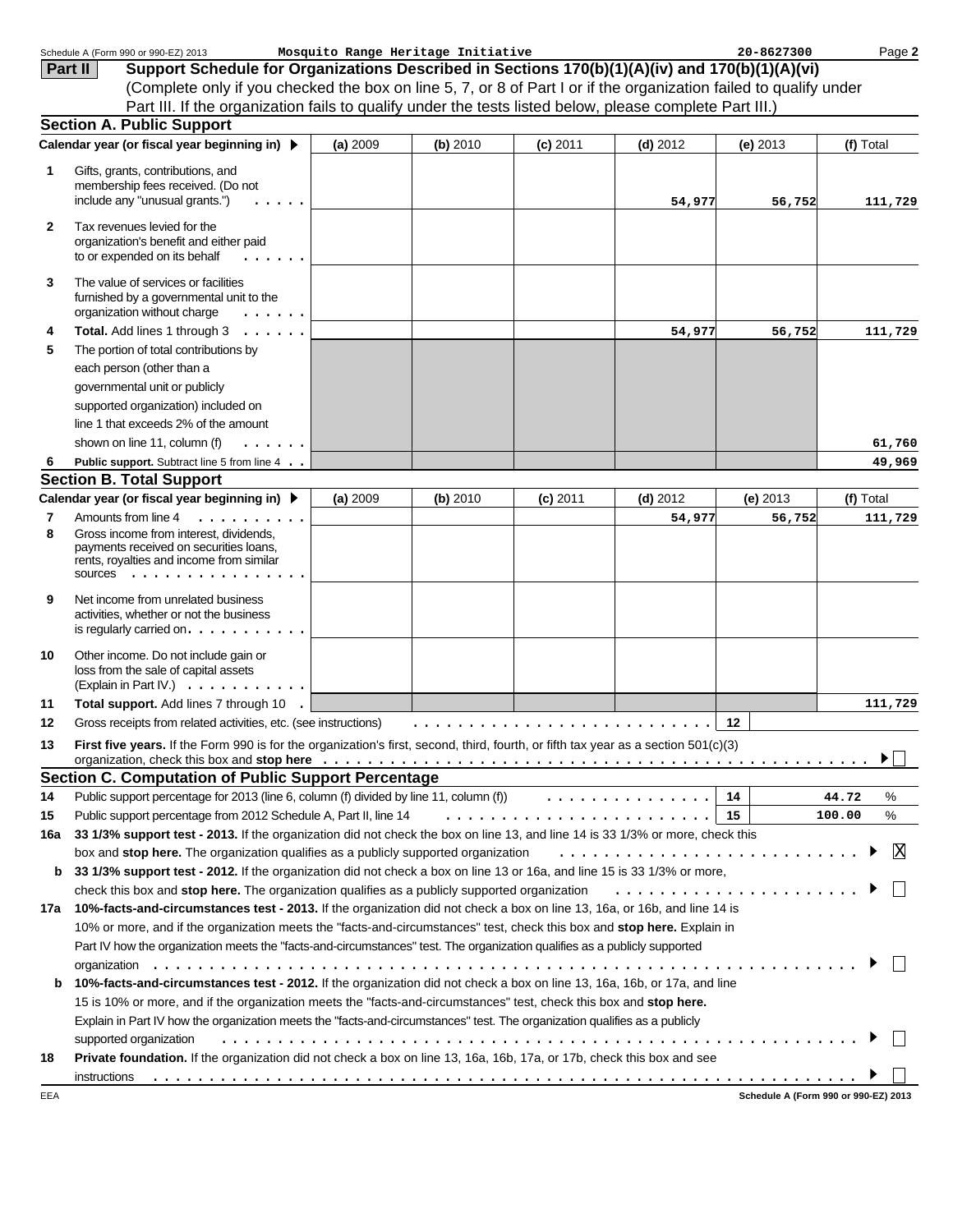|    | Schedule A (Form 990 or 990-EZ) 2013                                                                                                                                                                                                                                                               |          | Mosquito Range Heritage Initiative |            |            | 20-8627300 | Page 3        |
|----|----------------------------------------------------------------------------------------------------------------------------------------------------------------------------------------------------------------------------------------------------------------------------------------------------|----------|------------------------------------|------------|------------|------------|---------------|
|    | Support Schedule for Organizations Described in Section 509(a)(2)<br>Part III                                                                                                                                                                                                                      |          |                                    |            |            |            |               |
|    | (Complete only if you checked the box on line 9 of Part I or if the organization failed to qualify under Part II.                                                                                                                                                                                  |          |                                    |            |            |            |               |
|    | If the organization fails to qualify under the tests listed below, please complete Part II.)                                                                                                                                                                                                       |          |                                    |            |            |            |               |
|    | <b>Section A. Public Support</b>                                                                                                                                                                                                                                                                   |          |                                    |            |            |            |               |
|    | Calendar year (or fiscal year beginning in) ▶                                                                                                                                                                                                                                                      | (a) 2009 | (b) 2010                           | $(c)$ 2011 | $(d)$ 2012 | $(e)$ 2013 | (f) Total     |
|    |                                                                                                                                                                                                                                                                                                    |          |                                    |            |            |            |               |
| 1. | Gifts, grants, contributions, and membership fees                                                                                                                                                                                                                                                  |          |                                    |            |            |            |               |
|    | received. (Do not include any "unusual grants.")                                                                                                                                                                                                                                                   |          |                                    |            |            |            |               |
| 2  | Gross receipts from admissions, merchandise<br>sold or services performed, or facilities                                                                                                                                                                                                           |          |                                    |            |            |            |               |
|    | furnished in any activity that is related to the                                                                                                                                                                                                                                                   |          |                                    |            |            |            |               |
|    | organization's tax-exempt purpose                                                                                                                                                                                                                                                                  |          |                                    |            |            |            |               |
| 3  | Gross receipts from activities that are not an<br>unrelated trade or bus. under sec $513 \cdot \cdot \cdot$ .                                                                                                                                                                                      |          |                                    |            |            |            |               |
|    |                                                                                                                                                                                                                                                                                                    |          |                                    |            |            |            |               |
| 4  | Tax revenues levied for the<br>organization's benefit and either paid                                                                                                                                                                                                                              |          |                                    |            |            |            |               |
|    | to or expended on its behalf<br>$\cdots$                                                                                                                                                                                                                                                           |          |                                    |            |            |            |               |
|    |                                                                                                                                                                                                                                                                                                    |          |                                    |            |            |            |               |
| 5  | The value of services or facilities<br>furnished by a governmental unit to the                                                                                                                                                                                                                     |          |                                    |            |            |            |               |
|    | organization without charge                                                                                                                                                                                                                                                                        |          |                                    |            |            |            |               |
| 6  | Total. Add lines 1 through 5                                                                                                                                                                                                                                                                       |          |                                    |            |            |            |               |
|    | <b>7a</b> Amounts included on lines 1, 2, and 3                                                                                                                                                                                                                                                    |          |                                    |            |            |            |               |
|    | $\cdot \cdot \cdot \cdot$<br>received from disqualified persons                                                                                                                                                                                                                                    |          |                                    |            |            |            |               |
|    | <b>b</b> Amounts included on lines 2 and 3                                                                                                                                                                                                                                                         |          |                                    |            |            |            |               |
|    | received from other than disqualified                                                                                                                                                                                                                                                              |          |                                    |            |            |            |               |
|    | persons that exceed the greater of \$5,000<br>or 1% of the amount on line 13 for the year $\cdot \cdot$                                                                                                                                                                                            |          |                                    |            |            |            |               |
|    | <b>C</b> Add lines 7a and 7b $\ldots$ $\ldots$ $\ldots$ $\ldots$                                                                                                                                                                                                                                   |          |                                    |            |            |            |               |
| 8  | Public support (Subtract line 7c from                                                                                                                                                                                                                                                              |          |                                    |            |            |            |               |
|    | line 6.) $\ldots \ldots \ldots \ldots \ldots$                                                                                                                                                                                                                                                      |          |                                    |            |            |            |               |
|    | <b>Section B. Total Support</b>                                                                                                                                                                                                                                                                    |          |                                    |            |            |            |               |
|    | Calendar year (or fiscal year beginning in) $\blacktriangleright$                                                                                                                                                                                                                                  | (a) 2009 | (b) 2010                           | $(c)$ 2011 | $(d)$ 2012 | $(e)$ 2013 | (f) Total     |
| 9  | Amounts from line 6                                                                                                                                                                                                                                                                                |          |                                    |            |            |            |               |
|    | <b>10a</b> Gross income from interest, dividends,                                                                                                                                                                                                                                                  |          |                                    |            |            |            |               |
|    | payments received on securities loans, rents,                                                                                                                                                                                                                                                      |          |                                    |            |            |            |               |
|    | royalties and income from similar sources<br>$\bullet$ . $\bullet$                                                                                                                                                                                                                                 |          |                                    |            |            |            |               |
|    | <b>b</b> Unrelated business taxable income (less                                                                                                                                                                                                                                                   |          |                                    |            |            |            |               |
|    | section 511 taxes) from businesses                                                                                                                                                                                                                                                                 |          |                                    |            |            |            |               |
|    | acquired after June 30, 1975<br>C Add lines 10a and 10b $\ldots$                                                                                                                                                                                                                                   |          |                                    |            |            |            |               |
|    |                                                                                                                                                                                                                                                                                                    |          |                                    |            |            |            |               |
| 11 | Net income from unrelated business                                                                                                                                                                                                                                                                 |          |                                    |            |            |            |               |
|    | activities not included in line 10b, whether<br>or not the business is regularly carried on $\ldots$                                                                                                                                                                                               |          |                                    |            |            |            |               |
|    |                                                                                                                                                                                                                                                                                                    |          |                                    |            |            |            |               |
| 12 | Other income. Do not include gain or<br>loss from the sale of capital assets                                                                                                                                                                                                                       |          |                                    |            |            |            |               |
|    | (Explain in Part IV.) $\ldots$ , $\ldots$ , $\ldots$                                                                                                                                                                                                                                               |          |                                    |            |            |            |               |
| 13 | Total support. (Add lines 9, 10c, 11,                                                                                                                                                                                                                                                              |          |                                    |            |            |            |               |
|    | and $12.$ ) $\ldots$ $\ldots$ $\ldots$ $\ldots$ $\ldots$ $\ldots$                                                                                                                                                                                                                                  |          |                                    |            |            |            |               |
| 14 | First five years. If the Form 990 is for the organization's first, second, third, fourth, or fifth tax year as a section 501(c)(3)                                                                                                                                                                 |          |                                    |            |            |            |               |
|    | organization, check this box and stop here <u>experience in the series of the series of the series of the series of the series of the series of the series of the series of the series of the series of the series of the series</u><br><b>Section C. Computation of Public Support Percentage</b> |          |                                    |            |            |            |               |
| 15 | Public support percentage for 2013 (line 8, column (f) divided by line 13, column (f))                                                                                                                                                                                                             |          |                                    |            | .          | 15         | %             |
| 16 | Public support percentage from 2012 Schedule A, Part III, line 15                                                                                                                                                                                                                                  |          |                                    |            |            | 16         | %             |
|    | Section D. Computation of Investment Income Percentage                                                                                                                                                                                                                                             |          |                                    |            |            |            |               |
| 17 | Investment income percentage for 2013 (line 10c, column (f) divided by line 13, column (f) $\ldots \ldots \ldots$                                                                                                                                                                                  |          |                                    |            |            | 17         | %             |
| 18 |                                                                                                                                                                                                                                                                                                    |          |                                    |            |            | 18         | $\frac{0}{0}$ |
|    | 19a 33 1/3% support tests - 2013. If the organization did not check the box on line 14, and line 15 is more than 33 1/3%, and line                                                                                                                                                                 |          |                                    |            |            |            |               |
|    | 17 is not more than 33 1/3%, check this box and stop here. The organization qualifies as a publicly supported organization                                                                                                                                                                         |          |                                    |            |            |            | .<br>▶        |
|    | <b>b</b> 33 1/3% support tests - 2012. If the organization did not check a box on line 14 or line 19a, and line 16 is more than 33 1/3%, and                                                                                                                                                       |          |                                    |            |            |            |               |
|    | line 18 is not more than 33 1/3%, check this box and stop here. The organization qualifies as a publicly supported organization $\ldots \ldots \ldots$                                                                                                                                             |          |                                    |            |            | .          |               |
| 20 | Private foundation. If the organization did not check a box on line 14, 19a, or 19b, check this box and see instructions                                                                                                                                                                           |          |                                    |            |            |            |               |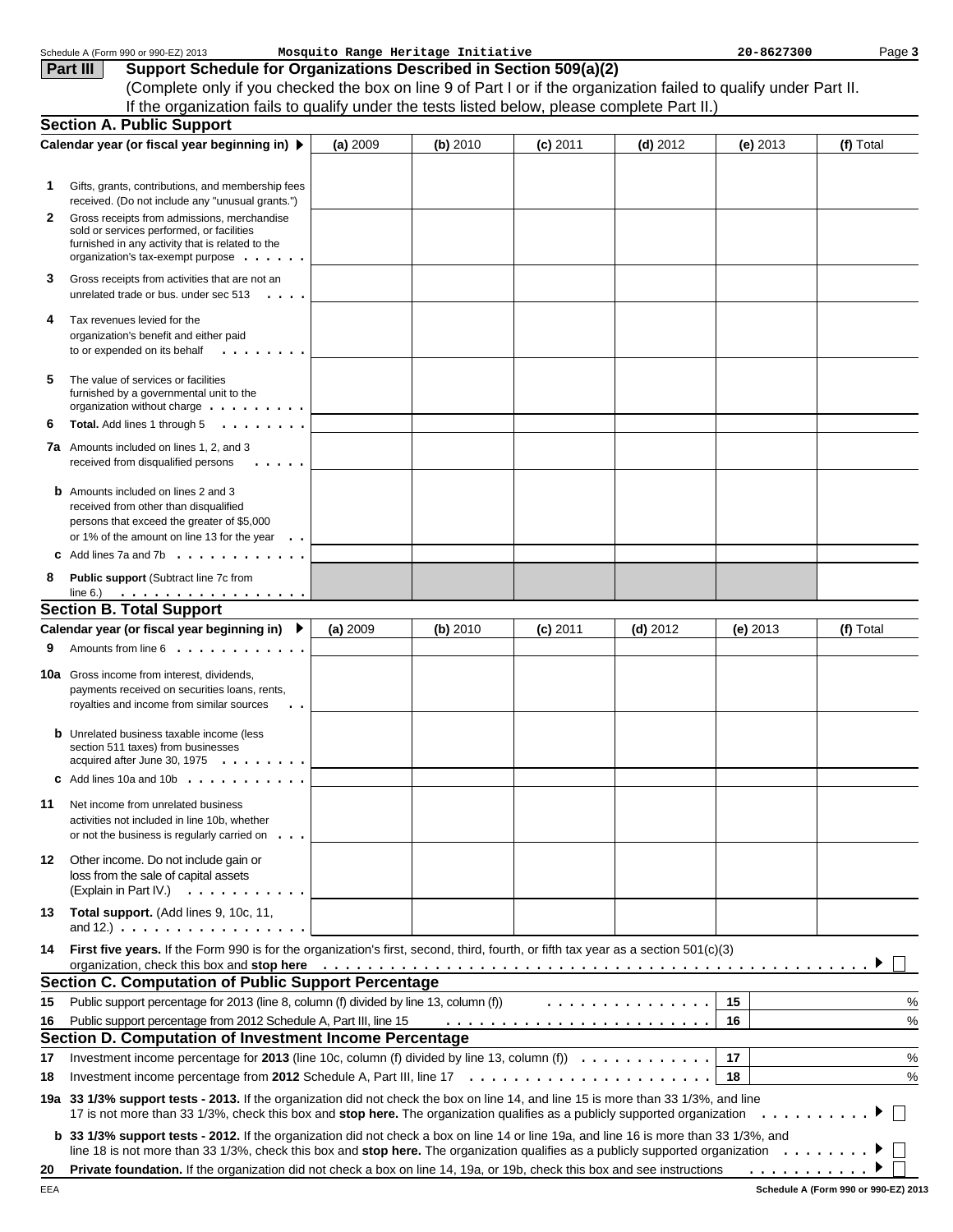| <b>Schedule B</b><br>(Form 990, 990-EZ,                              | <b>Schedule of Contributors</b><br>Attach to Form 990, Form 990-EZ, or Form 990-PF.<br>Information about Schedule B (Form 990, 990-EZ, or 990-PF) and its instructions is at www.irs.gov/form990. |  |  |  |  |  |  |
|----------------------------------------------------------------------|---------------------------------------------------------------------------------------------------------------------------------------------------------------------------------------------------|--|--|--|--|--|--|
| or 990-PF)<br>Department of the Treasury<br>Internal Revenue Service |                                                                                                                                                                                                   |  |  |  |  |  |  |
| <b>Employer identification number</b><br>Name of the organization    |                                                                                                                                                                                                   |  |  |  |  |  |  |
| Mosquito Range Heritage Initiative                                   | 20-8627300                                                                                                                                                                                        |  |  |  |  |  |  |
| <b>Organization type (check one):</b>                                |                                                                                                                                                                                                   |  |  |  |  |  |  |
| Filers of:                                                           | Section:                                                                                                                                                                                          |  |  |  |  |  |  |
| Form 990 or 990-EZ                                                   | lхI<br>) (enter number) organization<br>$501(c)$ 3                                                                                                                                                |  |  |  |  |  |  |

| Form 990 or 990-EZ | $\boxtimes$ 501(c)( 3 ) (enter number) organization                              |
|--------------------|----------------------------------------------------------------------------------|
|                    | $\Box$ 4947(a)(1) nonexempt charitable trust not treated as a private foundation |
|                    | 527 political organization                                                       |
| Form 990-PF        | 501(c)(3) exempt private foundation                                              |
|                    | $\Box$ 4947(a)(1) nonexempt charitable trust treated as a private foundation     |
|                    | 501(c)(3) taxable private foundation                                             |
|                    |                                                                                  |

Check if your organization is covered by the **General Rule** or a **Special Rule.**

**Note.** Only a section 501(c)(7), (8), or (10) organization can check boxes for both the General Rule and a Special Rule. See instructions.

#### **General Rule**

 $\boxtimes$  For an organization filing Form 990, 990-EZ, or 990-PF that received, during the year, \$5,000 or more (in money or property) from any one contributor. Complete Parts I and II.

#### **Special Rules**

For a section 501(c)(3) organization filing Form 990 or 990-EZ that met the 33 1/3% support test of the regulations under sections 509(a)(1) and 170(b)(1)(A)(vi) and received from any one contributor, during the year, a contribution of the greater of **(1)** \$5,000 or **(2)** 2% of the amount on (i) Form 990, Part VIII, line 1h or (ii) Form 990-EZ, line 1. Complete Parts I and II.

 $\Box$  For a section 501(c)(7), (8), or (10) organization filing Form 990 or 990-EZ that received from any one contributor, during the year, total contributions of more than \$1,000 for use exclusively for religious, charitable, scientific, literary, or educational purposes, or the prevention of cruelty to children or animals. Complete Parts I, II, and III.

For a section 501(c)(7), (8), or (10) organization filing Form 990 or 990-EZ that received from any one contributor, during the year, contributions for use exclusively for religious, charitable, etc., purposes, but these contributions did not total to more than \$1,000. If this box is checked, enter here the total contributions that were received during the year for an exclusively religious, charitable, etc., purpose. Do not complete any of the parts unless the **General Rule** applies to this organization because it received nonexclusively religious, charitable, etc., contributions of \$5,000 or more during the year \$ .........................................

**Caution.** An organization that is not covered by the General Rule and/or the Special Rules does not file Schedule B (Form 990, 990-EZ, or 990-PF), but it **must** answer "No" on Part IV, line 2, of its Form 990; or check the box on line H of its Form 990-EZ or on its Form 990-PF, Part I, line 2, to certify that it does not meet the filing requirements of Schedule B (Form 990, 990-EZ, or 990-PF).

**For Paperwork Reduction Act Notice, see the Instructions for Form 990, 990-EZ, or 990-PF. Schedule B (Form 990, 990-EZ, or 990-PF) (2013)** EEA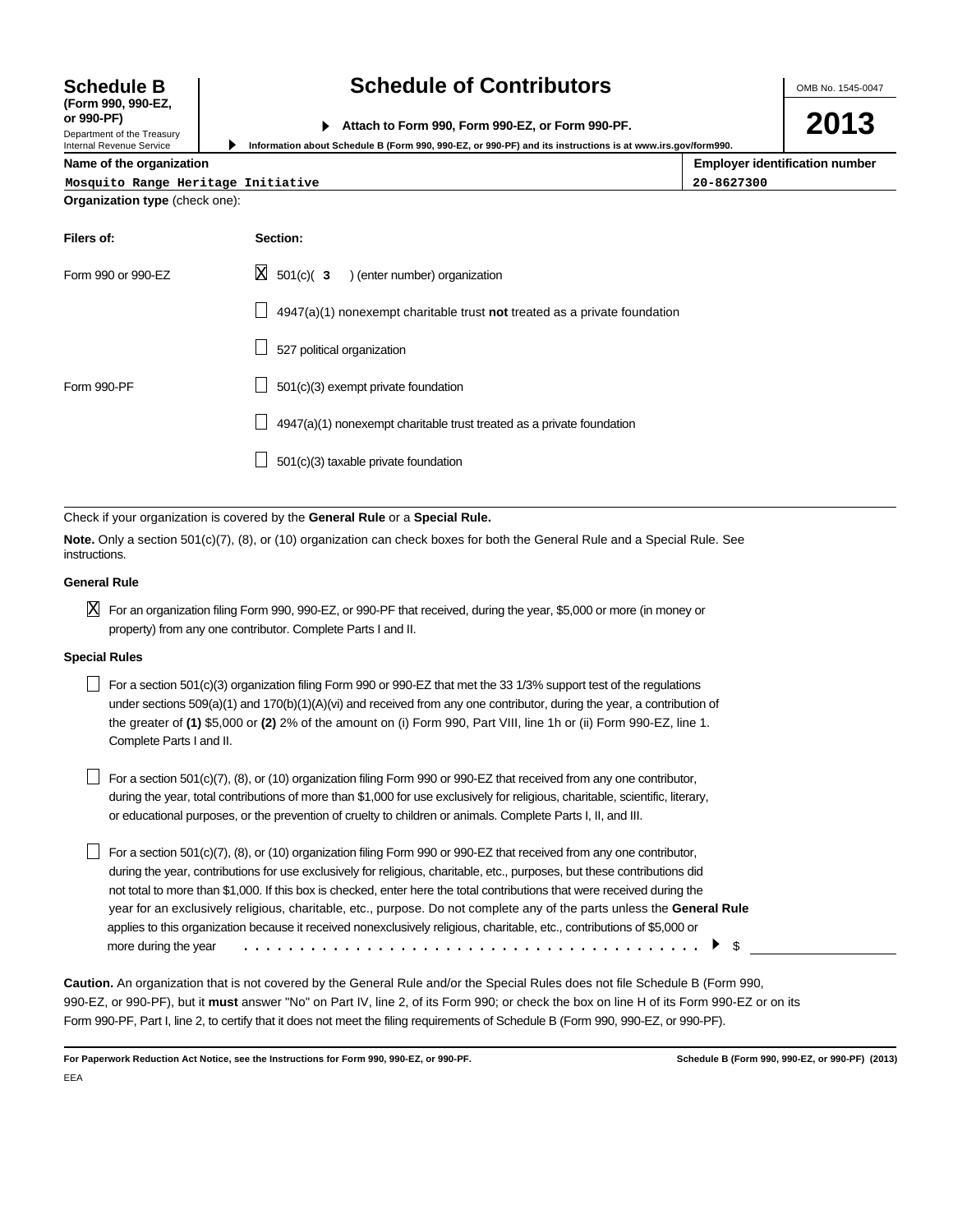**2** Page **Name of organization** 

**Mosquito Range Heritage Initiative 20-8627300**

| Part I       | <b>Contributors</b> (see instructions). Use duplicate copies of Part I if additional space is needed. |                                   |                                                                                                                                  |
|--------------|-------------------------------------------------------------------------------------------------------|-----------------------------------|----------------------------------------------------------------------------------------------------------------------------------|
| (a)<br>No.   | (b)<br>Name, address, and ZIP + 4                                                                     | (c)<br><b>Total contributions</b> | (d)<br><b>Type of contribution</b>                                                                                               |
| $\mathbf{1}$ | <b>PSI-RAC</b><br>12699 County Road 261K<br>Nathrop, CO 81236-7709                                    | \$<br>16,068                      | $\overline{\text{X}}$<br><b>Person</b><br><b>Payroll</b><br><b>Noncash</b><br>(Complete Part II for<br>noncash contributions.)   |
| (a)<br>No.   | (b)<br>Name, address, and ZIP + 4                                                                     | (c)<br><b>Total contributions</b> | (d)<br><b>Type of contribution</b>                                                                                               |
| $\mathbf{2}$ | South Park National Heritage Area<br>PO Box 1373<br>Fairplay, CO 80440                                | \$<br>25,226                      | $\overline{\mathrm{X}}$<br><b>Person</b><br><b>Payroll</b><br><b>Noncash</b><br>(Complete Part II for<br>noncash contributions.) |
| (a)<br>No.   | (b)<br>Name, address, and ZIP + 4                                                                     | (c)<br><b>Total contributions</b> | (d)<br><b>Type of contribution</b>                                                                                               |
| 3            | Kimberly Dufty<br>PO Box 1718<br>Fairplay, CO 80440                                                   | \$<br>6,250                       | $\overline{\text{X}}$<br><b>Person</b><br><b>Payroll</b><br><b>Noncash</b><br>(Complete Part II for<br>noncash contributions.)   |
| (a)<br>No.   | (b)<br>Name, address, and ZIP + 4                                                                     | (c)<br><b>Total contributions</b> | (d)<br><b>Type of contribution</b>                                                                                               |
|              |                                                                                                       | \$                                | Person<br><b>Payroll</b><br><b>Noncash</b><br>(Complete Part II for<br>noncash contributions.)                                   |
| (a)<br>No.   | (b)<br>Name, address, and ZIP + 4                                                                     | (c)<br><b>Total contributions</b> | (d)<br><b>Type of contribution</b>                                                                                               |
|              |                                                                                                       | \$                                | Person<br><b>Payroll</b><br><b>Noncash</b><br>(Complete Part II for<br>noncash contributions.)                                   |
| (a)<br>No.   | (b)<br>Name, address, and ZIP + 4                                                                     | (c)<br><b>Total contributions</b> | (d)<br><b>Type of contribution</b>                                                                                               |
|              |                                                                                                       | \$                                | <b>Person</b><br><b>Payroll</b><br><b>Noncash</b><br>(Complete Part II for<br>noncash contributions.)                            |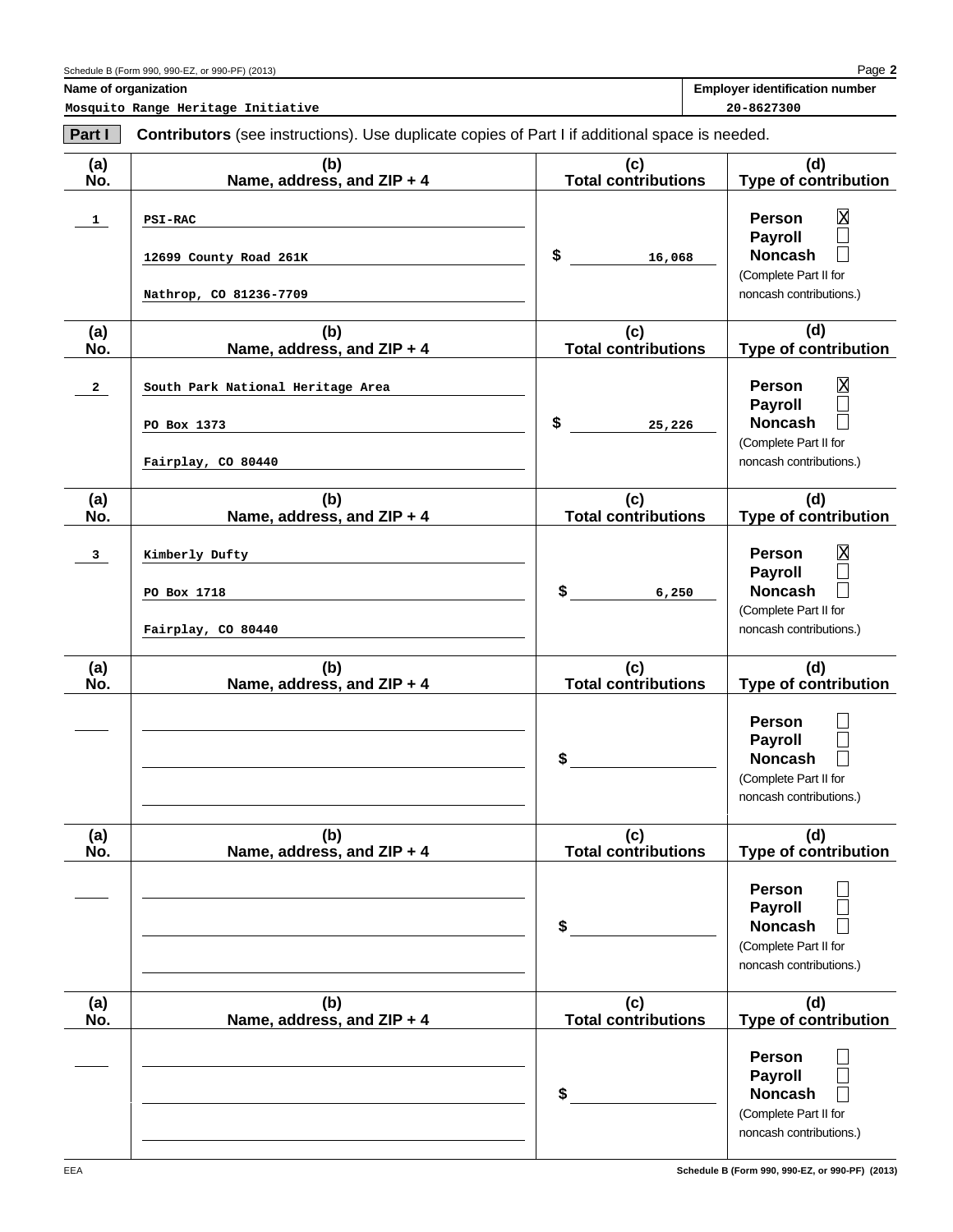Department of the Treasury Internal Revenue Service Name of the organization

# **SCHEDULE O**<br> **Supplemental Information to Form 990 or 990-EZ**<br> **Supplemental Information to Form 990 or 990-EZ**

**(Form 990 or 990-EZ) Complete to provide information for responses to specific questions on Form 990 or 990-EZ or to provide any additional information.**

**Attach to Form 990 or 990-EZ.**

**Information about Schedule O (Form 990 or 990-EZ) and its instructions is at www.irs.gov/form990.**

**2013 Open to Public Inspection Employer identification number** OMB No. 1545-0047

**Mosquito Range Heritage Initiative 20-8627300**

# **01. Description of other expenses (Part I, line 16)**

| Description                      | Amount |  |
|----------------------------------|--------|--|
|                                  |        |  |
| Administrative Expenses          | 695    |  |
|                                  |        |  |
| Meeting Expenses                 | 1,088  |  |
|                                  |        |  |
| Program Expenses                 | 4,816  |  |
|                                  |        |  |
| Vista Volunteer Expenses         | 7,320  |  |
|                                  |        |  |
| Insurance                        | 1,982  |  |
|                                  |        |  |
| Education and Training           | 450    |  |
|                                  |        |  |
| Website / Internet<br>Computer / | 1,804  |  |
|                                  |        |  |

# **02. Description of total liabilities (Part II, line 26)**

| Category                | Beginning of Year | End of Year |
|-------------------------|-------------------|-------------|
|                         |                   |             |
| Payroll Tax Liabilities | 1,235             | 2,009       |